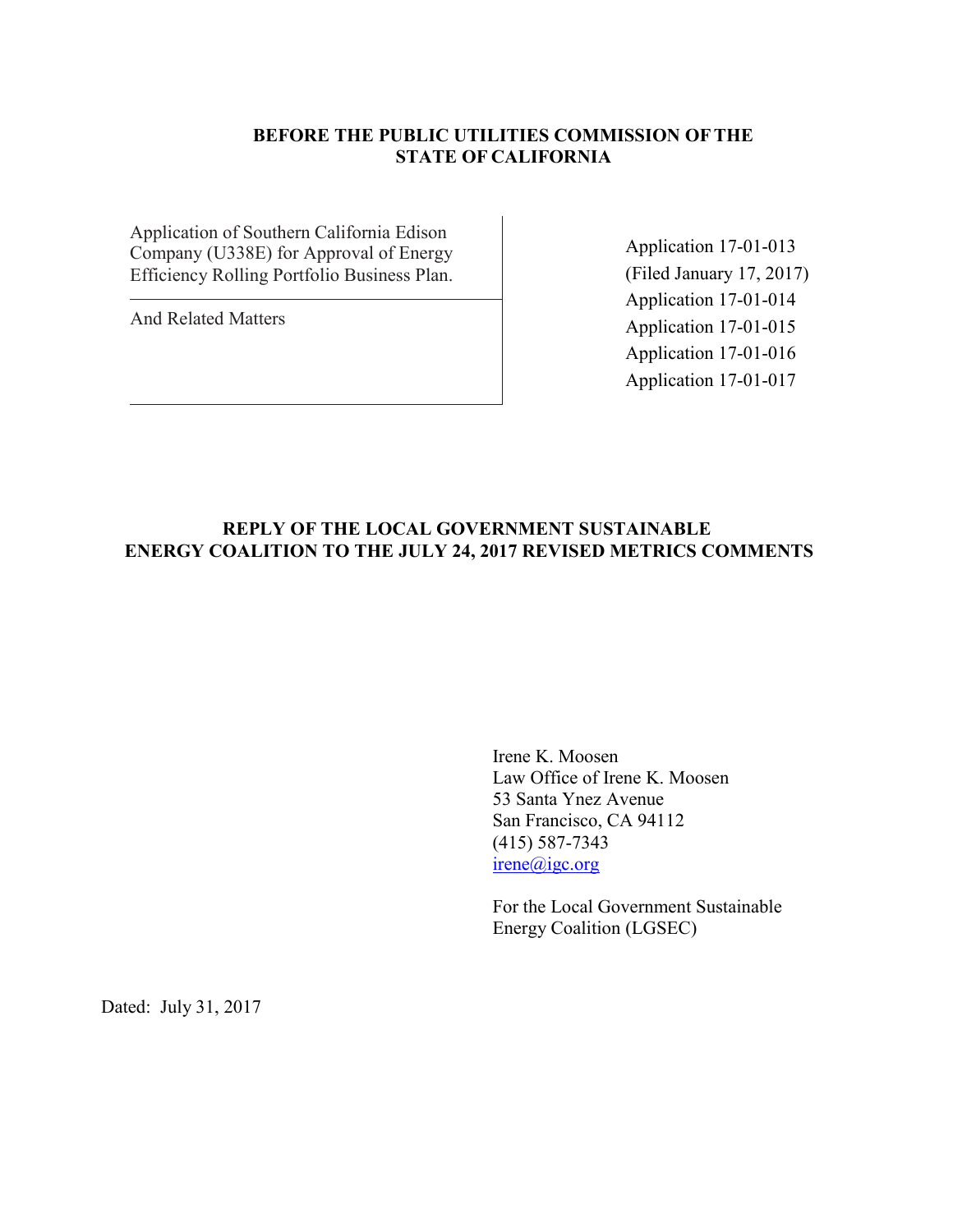## **BEFORE THE PUBLIC UTILITIES COMMISSION OF THE STATE OF CALIFORNIA**

Application of Southern California Edison Application 17-01-013 Company (U338E) for Approval of Energy (Filed January 17, 2017) Efficiency Rolling Portfolio Business Plan. Application 17-01-014

Application 17-01-015 And Related Matters Application 17-01-016 Application 17-01-017

#### **REPLY OF THE LOCAL GOVERNMENT SUSTAINABLE ENERGY COALITION TO THE JULY 24, 2017 REVISED METRICS COMMENTS**

Pursuant to the May 10, 2017 Administrative Law Judge's Ruling Seeking Comment on Energy Efficiency Business Plan Metrics (Metrics Ruling), the Local Government Sustainable Energy Coalition (LGSEC)<sup>1</sup> submits this Reply to Pacific Gas & Electric's July 24, 2017 Revised Metrics Comments (PG&E Comments) addressing the LGSEC's Revised Metrics (Revised Metrics). The Metrics Ruling presented a proposed set of common portfolio and sector-level metrics for tracking and periodic reporting by all program administrators (PAs). PAs and prospective PAs filed a revised set of comprehensive metrics with suggested targets for each. All parties were invited to comment and reply to comments on these filings. $<sup>2</sup>$ </sup> On June 9, 2017, the Administrative Law Judge Ruling Modifying Schedule extended the deadline for this Reply filing to July 31, 2017. LGSEC has reviewed the Parties' Revised Metrics Comments and presents this Reply to the PG&E in response.

 $\overline{a}$ 

 $<sup>1</sup>$  The LGSEC is a statewide membership organization of cities, counties, associations and councils of</sup> government, special districts, and non-profit organizations that support government entities. Each of these organizations may have different views on elements of this Application, which were approved by the LGSEC's Board. A list of LGSEC's members can be found at [www.lgsec.org.](http://www.lgsec.org/) LGSEC is a program of the Local Government Commission (LGC). The LGC is a 35-year old non-profit organization supporting local government leadership in land use, energy and water sustainability.

 $<sup>2</sup>$  Metrics Ruling, pp.13-14.</sup>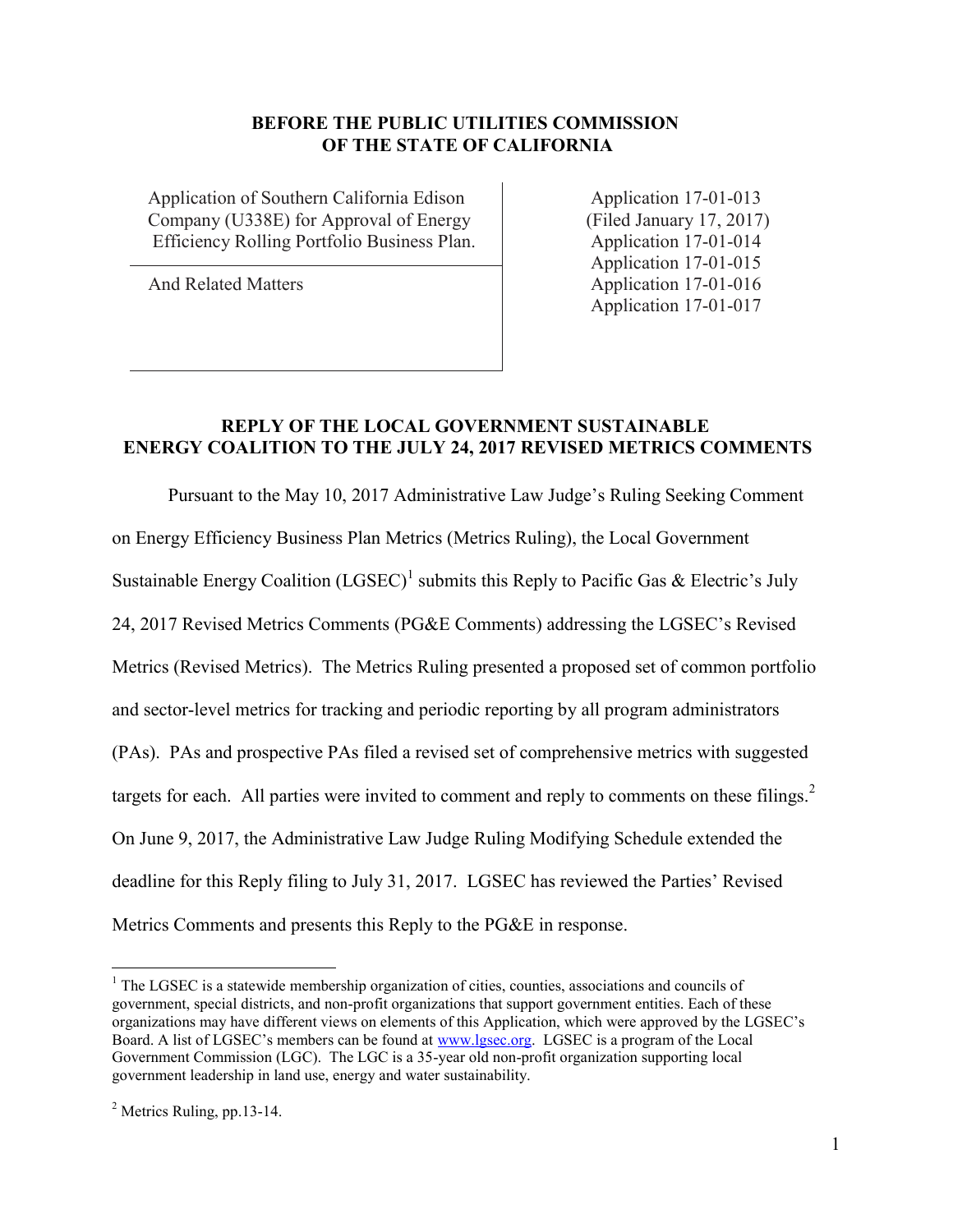PG&E opposes LGSEC's Revised Metrics as "inadequate" stating they are focused primarily on administration and as such, would yield "little insight into any benefits."<sup>3</sup> This statement is both inaccurate and illogical. It is correct that LGSEC's Revised Metrics tables did provide some administrative metrics to give the Commission an opportunity to evaluate its more systematic changes in comparison to the status quo under decentralized IOU administration, while also demonstrating benefits to the local government partnerships (LGPs.) However, PG&E ignores the Common Metrics included in LGSEC's Table 4.B that the IOUs are also using to demonstrate benefits to the customers that the new statewide administration will serve and to meet California's comprehensive energy efficiency goals. In addition, in Table 4.C, LGSEC identified several other potential metrics that demonstrate value to both customers and State policy goals. PG&E fails to acknowledge the inclusion of these metrics. Given that LGSEC provided all the metrics PG&E has provided, along with additional metrics, it is clear that LGC, as a new statewide PA under the LGSEC BP Proposal, will match and then exceed PG&E's ability to provide insights into any benefits provided by LGPs, across all the diverse sector activities, including the Public Sector.

 PG&E also stated that the LGSEC BP Proposal relies on LGPs to provide recommended metrics, baselines and targets and is therefore burdensome on existing LGPs. This is simply incorrect. The LGSEC BP Proposal provides for the Local Government Commission (LGC) as program administrator (PA) to develop metrics, baselines and targets for local government energy efficiency programs. The Commission need not look any further than LGSEC's Revised Table 4.A to see that this is incorrect. On the contrary, LGC will conduct the work to develop metrics, baselines and targets for all administrative strategies. Perhaps PG&E misunderstands LGSEC's commitment to source LGP input and information

 $\overline{a}$ 

 $3$  PG&E Comments, pp. 5-6.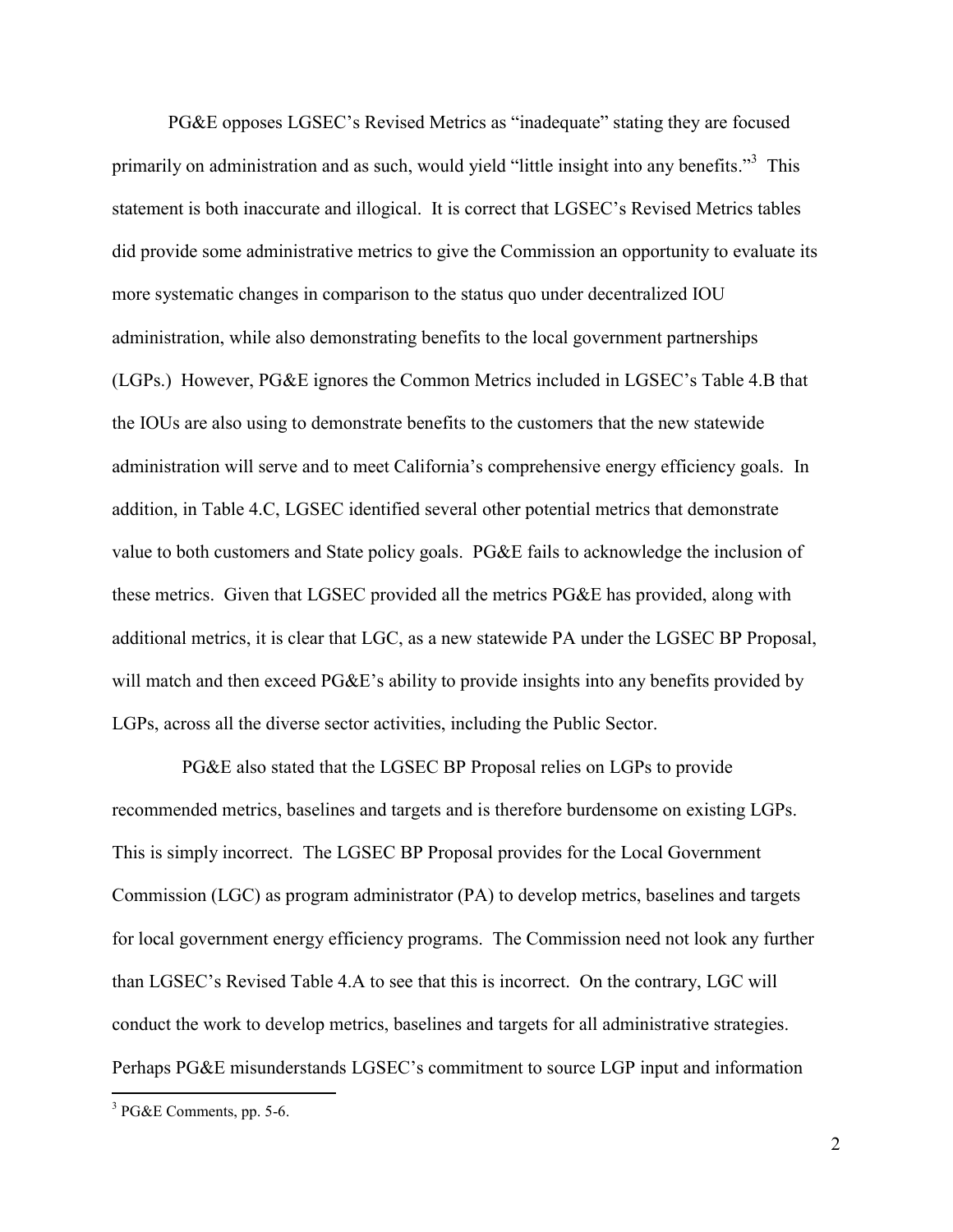to ensure these metrics are meaningful and trackable for local governments. This is basic quality control, participant engagement and efficient use of existing resources. But no effort to place the onus on LGPs to provide the statewide metrics, baselines and targets is contemplated by these activities. The result will be more a predictable and useful set of metrics provided to LGPs early on. With this improvement over today's practices, reporting processes will be streamlined and LGPs' ability to deliver and promote energy efficiency in their communities will likewise be enhanced.

Particularly disingenuous is PG&E's opposition to the LGSEC BP Proposal because "LGC will not provide baselines or targets until after approval."<sup>4</sup> It has been well established by the IOUs (as well as LGSEC), particularly during Revised Metrics discussions, that the Public Sector and LGPs in particular have never been included in any potential, goals or performance study to date. Rather than acknowledge this current circumstance, for which PG&E is partly responsible as PA for the LGPs and Public Sector programs in its service territory, it uses this lack of data and analysis that exists statewide to criticize LGSEC for failing to do the impossible: produce baselines, targets and performance results data in this proceeding where none has been compiled before to date.

PG&E's own Revised Metrics acknowledged this situation, noted the lack of baselines and proposes to use data from those buildings that are benchmarked, presumably through new AB802 activities, for 2018.<sup>5</sup> PG&E describes current data gaps in detail and calls for a study to explore a common definition of the Public Sector across PAs and acknowledges that the 2015 Potential and Goals Study and the Draft 2018 Potential and Goals

 4 PG&E Revised Metrics Comments at page 2.

<sup>5</sup> PG&E Revised Metrics, Appendix 1 at page 24.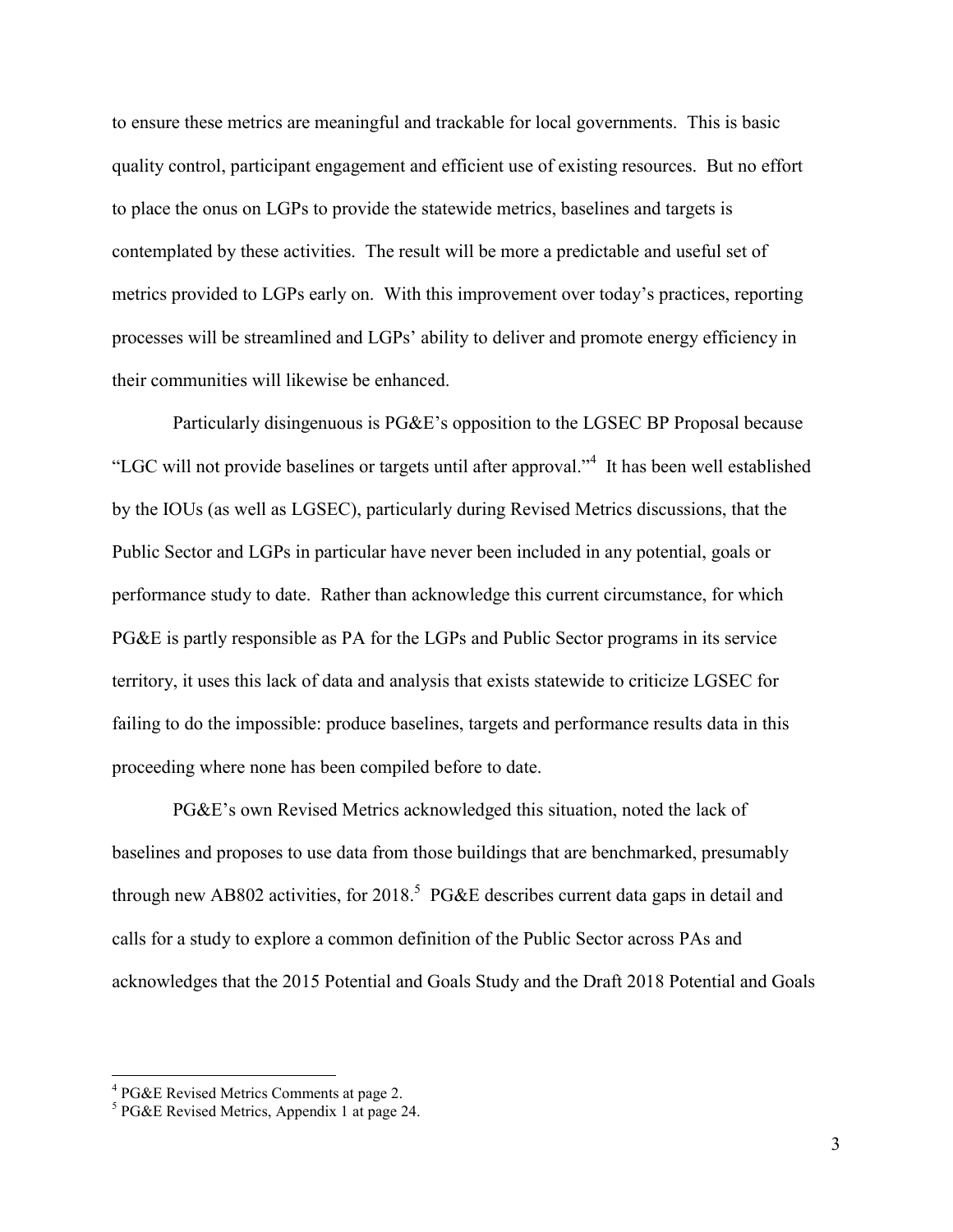Study do not include energy savings and demand reduction potential for the Public Sector.<sup>6</sup> However, even PG&E's detailed discussion of the need for future work in this area fails to describe how LGP performance is currently attributed or will be attributed in the future within each applicable sector in their individual service territories. PG&E recommends this as an area of study. As LGSEC requested in its Revised Metrics Comments, the Commission should direct the IOUs to describe how LGP performance is attributed given that the IOU Budget Filings show that each IOU manages LGPs differently. This would be a productive start to the process that is just now being identified for future focused activity.

When the Commission approves a statewide local government administration, PG&E and the other IOUs will need to provide data on prior LGP participation and metrics. Some LGPs have had access on an individual basis to their own relevant data but it has never been gathered and reported to the Commission by sector nor subject to Common Metrics such as are proposed in this Rolling Portfolio cycle. This is a new starting point for LGP energy efficiency administration and the lack of comprehensive performance/participation baselines,

 $\overline{a}$ 

 $6$  PG&E Revised Metrics, Appendix 1 at page 24: "Public customers have historically been included in the Commercial sector, and as such, baseline data for Public is not always available. For example, the 2015 Potential and Goals Study and the Draft 2018 Potential and Goals Study, do not include energy savings and demand reduction potential for the Public sector, and instead includes this in the Commercial sector. In discussions with CPUC staff, it was suggested that where Public baselines are not available, the data would be included with Commercial until a later date when sector-specific data becomes available. PG&E is working to better align the program and customer-information data tracking systems with this sector. In the table below, we specify when data are not yet available and state that where better tracking is needed, we may be able to implement the requisite changes to track this data in 2018.

We note that additional studies are needed to fully report on the metrics required by the CPUC. For the Public Sector, PG&E is recommending a study that explores:  $\Box$  A common definition of the Public Sector across PAs that is consistent with what will be used in future Potential and Goals studies.  $\Box$  Total number of Public Sector buildings, and square footage (by PA) – note that these numbers should also specify which buildings and square footage are gas customers  $\Box$  The best way to track Public Sector participants (i.e., Public sector may be be tracked by tracking the number of cities engaged/all cities or some other unit of measurement that better represents when a city conducts a project that covers multiple buildings, projects and customers).  $\Box$  Best option for a program metric for "non-building" savings in this sector (equivalent to the depth of savings metric for buildings). There are some metrics, such as savings by square foot, that will require additional data collection and may not provide an accurate picture of this sector given that many projects are not associated with square feet (e.g., street lighting, pumps, waste water facilities, etc.). PG&E recommends that the CPUC reconsider these metrics to measure depth of savings."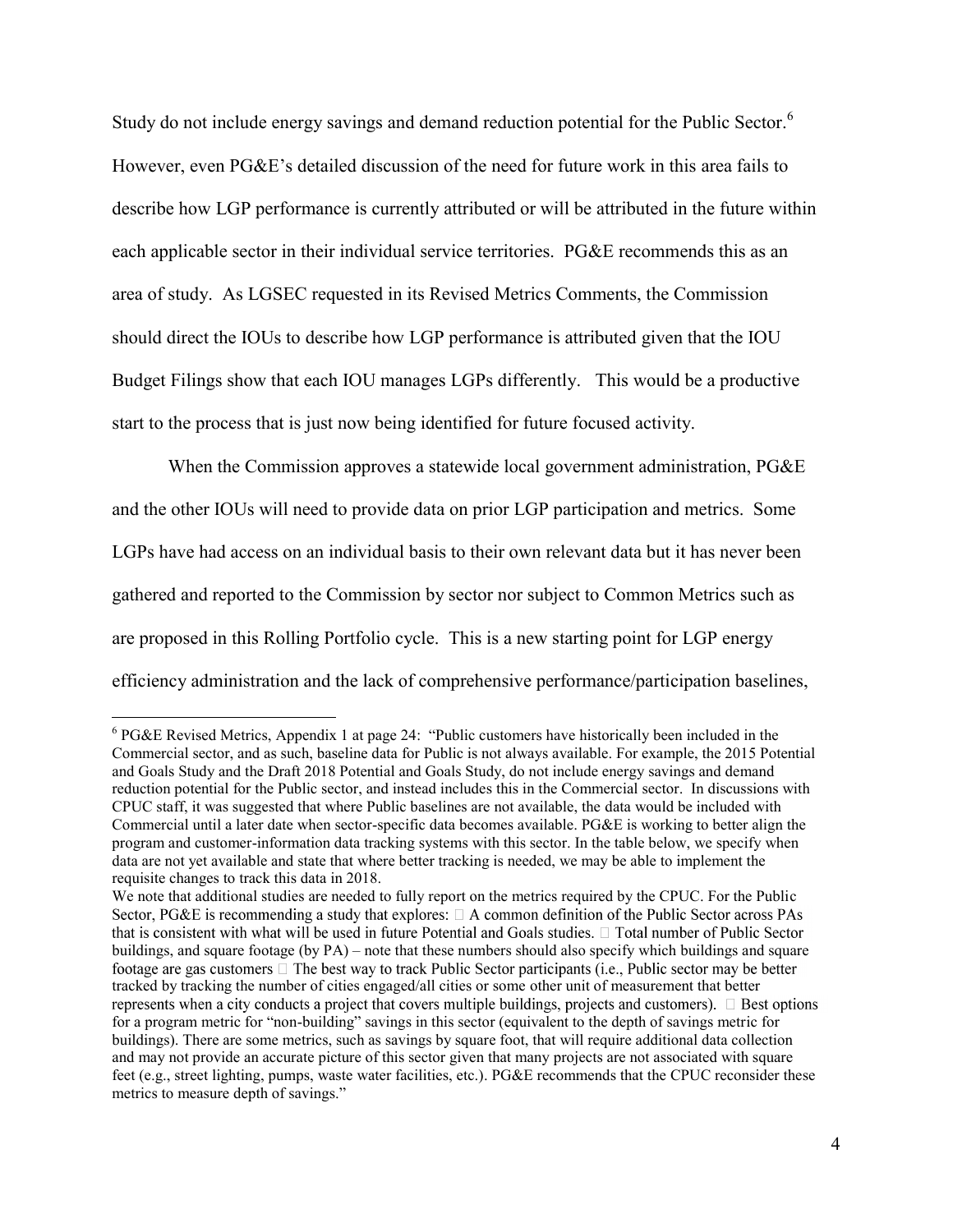potential and goals data that characterizes the status quo is a direct target for remedy by the LGSEC BP Proposal. The Common Metrics initiatives highlight the extraordinary need for future metric activities to proceed on a statewide basis for the Public Sector and LGP delivery of energy efficiency across all sectors.

This is why LGSEC submits that it will take significant work in the first year to collect the data that does exist from each IOU, sort and analyze the data, establish commonality to the extent possible among the different IOU approaches to data collection, conduct quality control on the data (including proper identification of customer type and sector, develop trends, comparisons and other conclusions. This is precisely the reason that expansion statewide of data access at least on par with UCLA's Energy Atlas tool to include the PG&E service territory is such a significant component of the LGSEC BP Proposal. There is simply no merit to PG&E's criticism of LGSEC for the current inability to magically produce baselines and targets when no effort to compile data on the basis required by the new Common Metrics has ever occurred to date. This is especially misplaced given that no energy efficiency budget and no specific access to data have been dedicated yet to this effort by any entity, IOU or non-IOU. Further, there will be incremental administrative costs associated with even the best crafted and implemented new Common Metrics. The LGSEC BP Proposal is the only statewide solution proposed in this consolidated proceeding with a cost-efficient, streamlined approach to support the new Common Metrics applied to LGPs and future local government programs.

It is important to note that the IOUs have paid little attention in their BPs to the accuracy or aggregation of LGP reporting nor explained their activities over the past ten plus years that LGPs have operated. Nor have the IOUs, including PG&E, provided remedies for a

5